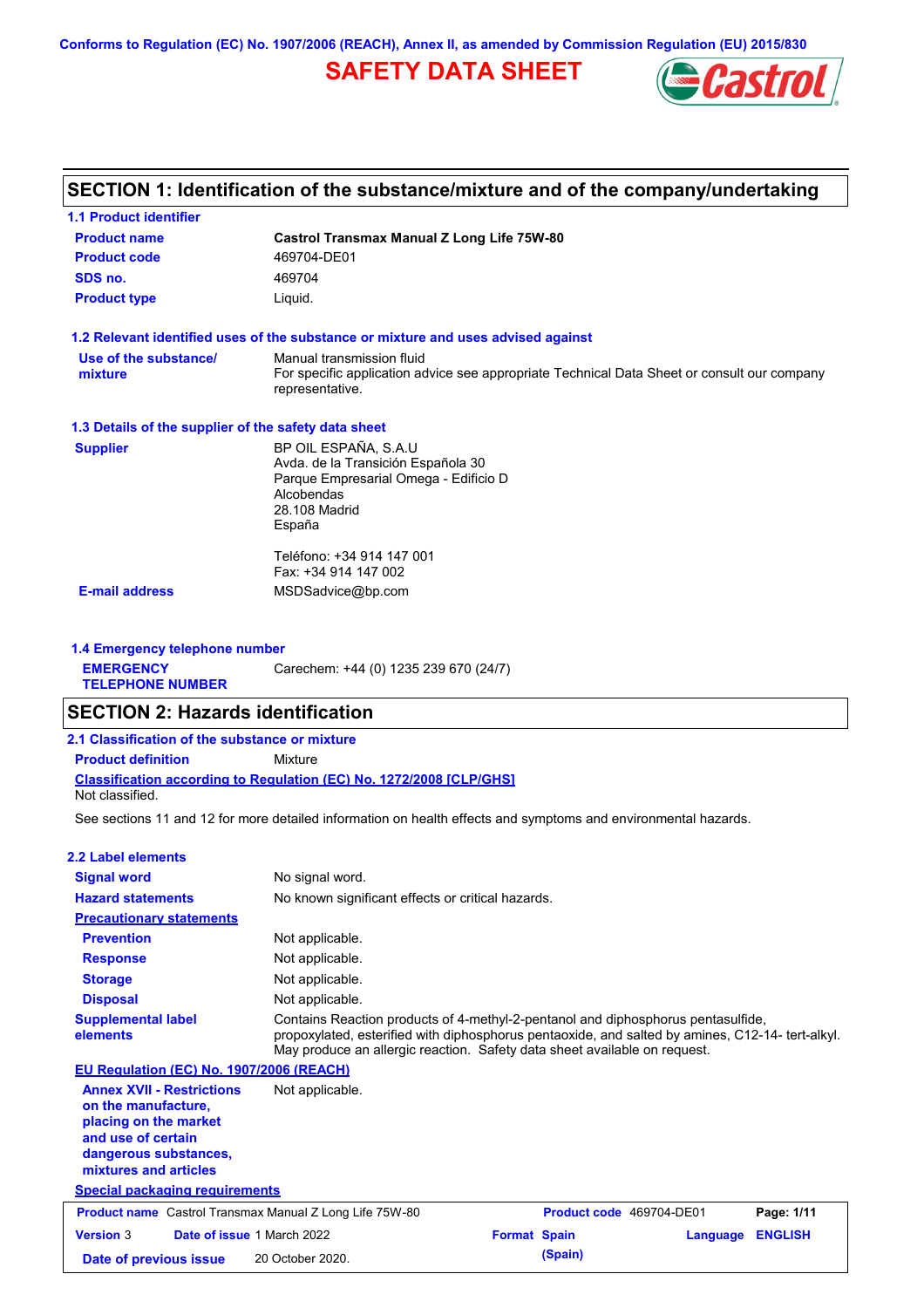# **SECTION 2: Hazards identification**

| <b>Containers to be fitted</b><br>with child-resistant<br>fastenings                                                     | Not applicable.                                                                                               |
|--------------------------------------------------------------------------------------------------------------------------|---------------------------------------------------------------------------------------------------------------|
| <b>Tactile warning of danger</b>                                                                                         | Not applicable.                                                                                               |
| 2.3 Other hazards                                                                                                        |                                                                                                               |
| <b>Results of PBT and vPvB</b><br>assessment                                                                             | Product does not meet the criteria for PBT or vPvB according to Regulation (EC) No. 1907/2006,<br>Annex XIII. |
| <b>Product meets the criteria</b><br>for PBT or vPvB according<br>to Regulation (EC) No.<br><b>1907/2006, Annex XIII</b> | This mixture does not contain any substances that are assessed to be a PBT or a vPvB.                         |
| Other hazards which do<br>not result in classification                                                                   | Defatting to the skin.                                                                                        |

## **SECTION 3: Composition/information on ingredients**

Mixture

### **3.2 Mixtures**

### **Product definition**

Synthetic base stock. Proprietary performance additives.

| <b>Product/ingredient</b><br>name                                                                                                                                                    | <b>Identifiers</b>                                                                        | $\frac{9}{6}$ | <b>Regulation (EC) No.</b><br>1272/2008 [CLP]                                              | <b>Type</b> |
|--------------------------------------------------------------------------------------------------------------------------------------------------------------------------------------|-------------------------------------------------------------------------------------------|---------------|--------------------------------------------------------------------------------------------|-------------|
| Distillates (petroleum), hydrotreated<br>heavy paraffinic                                                                                                                            | REACH #: 01-2119484627-25 ≤3<br>EC: 265-157-1<br>CAS: 64742-54-7<br>Index: 649-467-00-8   |               | Asp. Tox. 1, H304                                                                          | [1] [2]     |
| Distillates (petroleum), solvent-<br>dewaxed heavy paraffinic                                                                                                                        | REACH #: 01-2119471299-27 ≤3<br>$EC: 265-169-7$<br>CAS: 64742-65-0<br>Index: 649-474-00-6 |               | Asp. Tox. 1, H304                                                                          | [1] [2]     |
| Distillates (petroleum), hydrotreated<br>light paraffinic                                                                                                                            | REACH #: 01-2119487077-29 ≤3<br>EC: 265-158-7<br>CAS: 64742-55-8<br>Index: 649-468-00-3   |               | Asp. Tox. 1, H304                                                                          | [1] [2]     |
| Distillates (petroleum), solvent-<br>dewaxed light paraffinic                                                                                                                        | REACH #: 01-2119480132-48<br>EC: 265-159-2<br>CAS: 64742-56-9<br>Index: 649-469-00-9      | -≤3           | Asp. Tox. 1, H304                                                                          | [1] [2]     |
| Reaction products of 4-methyl-<br>2-pentanol and diphosphorus<br>pentasulfide, propoxylated, esterified<br>with diphosphorus pentaoxide, and<br>salted by amines, C12-14- tert-alkyl | REACH #: 01-2119493620-38<br>$EC:$ -<br>$CAS: -$                                          | <1            | Acute Tox. 4, H302<br>Eye Irrit. 2, H319<br>Skin Sens. 1B, H317<br>Aquatic Chronic 2, H411 | $[1]$       |

**See Section 16 for the full text of the H statements declared above.**

#### Type

[1] Substance classified with a health or environmental hazard

[2] Substance with a workplace exposure limit

[3] Substance meets the criteria for PBT according to Regulation (EC) No. 1907/2006, Annex XIII

[4] Substance meets the criteria for vPvB according to Regulation (EC) No. 1907/2006, Annex XIII

[5] Substance of equivalent concern

[6] Additional disclosure due to company policy

Occupational exposure limits, if available, are listed in Section 8.

## **SECTION 4: First aid measures**

### **4.1 Description of first aid measures**

| <b>Eye contact</b>                                             | In case of contact, immediately flush eyes with plenty of water for at least 15 minutes. Eyelids<br>should be held away from the eyeball to ensure thorough rinsing. Check for and remove any<br>contact lenses. Get medical attention. |                     |                          |          |                |
|----------------------------------------------------------------|-----------------------------------------------------------------------------------------------------------------------------------------------------------------------------------------------------------------------------------------|---------------------|--------------------------|----------|----------------|
| <b>Skin contact</b>                                            | Wash skin thoroughly with soap and water or use recognised skin cleanser. Remove<br>contaminated clothing and shoes. Wash clothing before reuse. Clean shoes thoroughly before<br>reuse. Get medical attention if irritation develops.  |                     |                          |          |                |
| <b>Product name</b> Castrol Transmax Manual Z Long Life 75W-80 |                                                                                                                                                                                                                                         |                     | Product code 469704-DE01 |          | Page: 2/11     |
| <b>Version 3</b><br>Date of issue 1 March 2022                 |                                                                                                                                                                                                                                         | <b>Format Spain</b> |                          | Language | <b>ENGLISH</b> |
| Date of previous issue                                         | 20 October 2020.                                                                                                                                                                                                                        |                     | (Spain)                  |          |                |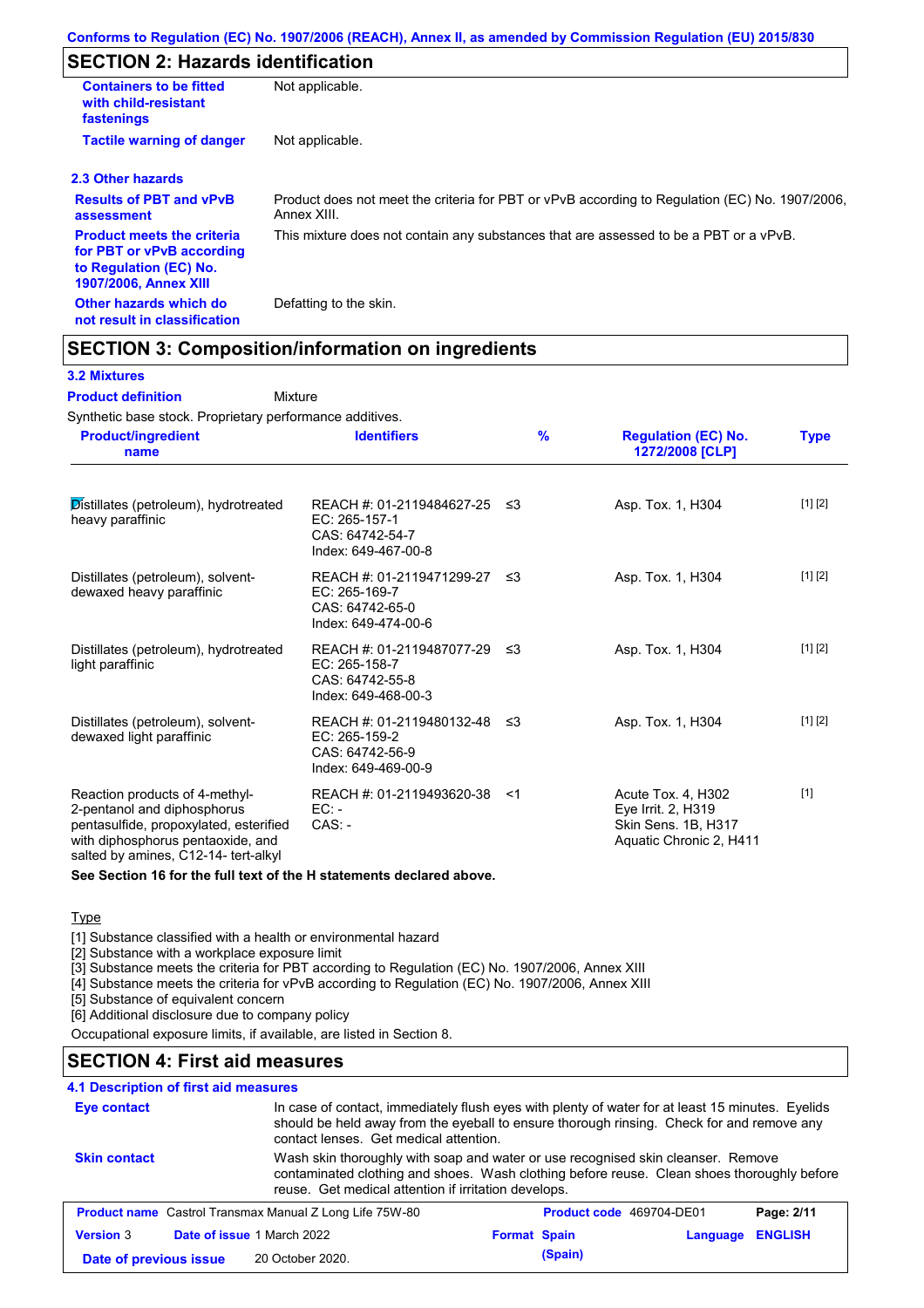## **Conforms to Regulation (EC) No. 1907/2006 (REACH), Annex II, as amended by Commission Regulation (EU) 2015/830**

# **SECTION 4: First aid measures**

| <b>SECTION 5: Firefighting measures</b>                                                                           |
|-------------------------------------------------------------------------------------------------------------------|
|                                                                                                                   |
| Treatment should in general be symptomatic and directed to relieving any effects.                                 |
| 4.3 Indication of any immediate medical attention and special treatment needed                                    |
| Potential risk of transient stinging or redness if accidental eye contact occurs.                                 |
| Prolonged or repeated contact can defat the skin and lead to irritation and/or dermatitis.                        |
| Ingestion of large quantities may cause nausea and diarrhoea.                                                     |
| Overexposure to the inhalation of airborne droplets or aerosols may cause irritation of the<br>respiratory tract. |
| Delayed and immediate effects as well as chronic effects from short and long-term exposure                        |
| No known significant effects or critical hazards.                                                                 |
| Defatting to the skin. May cause skin dryness and irritation.                                                     |
| No known significant effects or critical hazards.                                                                 |
| Vapour inhalation under ambient conditions is not normally a problem due to low vapour<br>pressure.               |
|                                                                                                                   |
| See Section 11 for more detailed information on health effects and symptoms.                                      |
| 4.2 Most important symptoms and effects, both acute and delayed                                                   |
| No action shall be taken involving any personal risk or without suitable training.                                |
| Do not induce vomiting unless directed to do so by medical personnel. Get medical attention if<br>symptoms occur. |
| If inhaled, remove to fresh air. Get medical attention if symptoms occur.                                         |
| <b>Potential acute health effects</b>                                                                             |

| 5.1 Extinguishing media                                   |                                                                                                                                                                                                                                                                                                                                                                   |  |  |
|-----------------------------------------------------------|-------------------------------------------------------------------------------------------------------------------------------------------------------------------------------------------------------------------------------------------------------------------------------------------------------------------------------------------------------------------|--|--|
| <b>Suitable extinguishing</b><br>media                    | In case of fire, use foam, dry chemical or carbon dioxide extinguisher or spray.                                                                                                                                                                                                                                                                                  |  |  |
| <b>Unsuitable extinguishing</b><br>media                  | Do not use water jet. The use of a water jet may cause the fire to spread by splashing the<br>burning product.                                                                                                                                                                                                                                                    |  |  |
| 5.2 Special hazards arising from the substance or mixture |                                                                                                                                                                                                                                                                                                                                                                   |  |  |
| <b>Hazards from the</b><br>substance or mixture           | In a fire or if heated, a pressure increase will occur and the container may burst.                                                                                                                                                                                                                                                                               |  |  |
| <b>Hazardous combustion</b>                               | Combustion products may include the following:                                                                                                                                                                                                                                                                                                                    |  |  |
| products                                                  | carbon oxides (CO, CO <sub>2</sub> ) (carbon monoxide, carbon dioxide)                                                                                                                                                                                                                                                                                            |  |  |
| 5.3 Advice for firefighters                               |                                                                                                                                                                                                                                                                                                                                                                   |  |  |
| <b>Special precautions for</b><br>fire-fighters           | No action shall be taken involving any personal risk or without suitable training. Promptly<br>isolate the scene by removing all persons from the vicinity of the incident if there is a fire.                                                                                                                                                                    |  |  |
| <b>Special protective</b><br>equipment for fire-fighters  | Fire-fighters should wear appropriate protective equipment and self-contained breathing<br>apparatus (SCBA) with a full face-piece operated in positive pressure mode. Clothing for fire-<br>fighters (including helmets, protective boots and gloves) conforming to European standard EN<br>469 will provide a basic level of protection for chemical incidents. |  |  |
|                                                           |                                                                                                                                                                                                                                                                                                                                                                   |  |  |

# **SECTION 6: Accidental release measures**

|                                         | 6.1 Personal precautions, protective equipment and emergency procedures                                                                                                                                                                                                                                                             |
|-----------------------------------------|-------------------------------------------------------------------------------------------------------------------------------------------------------------------------------------------------------------------------------------------------------------------------------------------------------------------------------------|
| For non-emergency<br>personnel          | No action shall be taken involving any personal risk or without suitable training. Evacuate<br>surrounding areas. Keep unnecessary and unprotected personnel from entering. Do not touch<br>or walk through spilt material. Floors may be slippery; use care to avoid falling. Put on<br>appropriate personal protective equipment. |
| For emergency responders                | If specialised clothing is required to deal with the spillage, take note of any information in<br>Section 8 on suitable and unsuitable materials. See also the information in "For non-<br>emergency personnel".                                                                                                                    |
| <b>6.2 Environmental</b><br>precautions | Avoid dispersal of spilt material and runoff and contact with soil, waterways, drains and sewers.<br>Inform the relevant authorities if the product has caused environmental pollution (sewers,<br>waterways, soil or air).                                                                                                         |

### **6.3 Methods and material for containment and cleaning up**

|                        | <b>Product name</b> Castrol Transmax Manual Z Long Life 75W-80 |                     | <b>Product code</b> 469704-DE01 |                  | Page: 3/11 |
|------------------------|----------------------------------------------------------------|---------------------|---------------------------------|------------------|------------|
| <b>Version 3</b>       | <b>Date of issue 1 March 2022</b>                              | <b>Format Spain</b> |                                 | Language ENGLISH |            |
| Date of previous issue | 20 October 2020.                                               |                     | (Spain)                         |                  |            |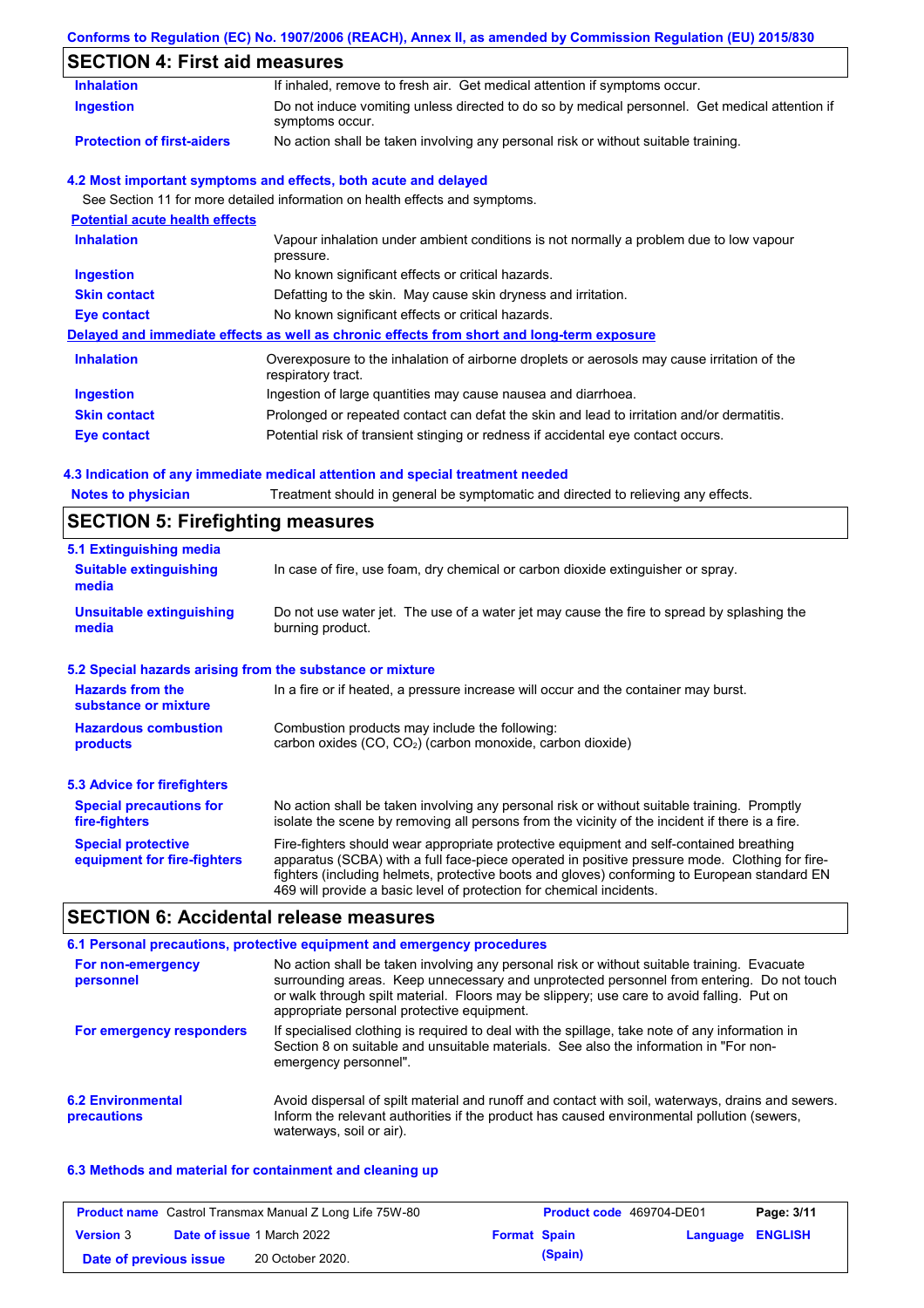# **SECTION 6: Accidental release measures**

| <b>Small spill</b>                        | Stop leak if without risk. Move containers from spill area. Absorb with an inert material and<br>place in an appropriate waste disposal container. Dispose of via a licensed waste disposal<br>contractor.                                                                                                                                                                                     |
|-------------------------------------------|------------------------------------------------------------------------------------------------------------------------------------------------------------------------------------------------------------------------------------------------------------------------------------------------------------------------------------------------------------------------------------------------|
| Large spill                               | Stop leak if without risk. Move containers from spill area. Prevent entry into sewers, water<br>courses, basements or confined areas. Contain and collect spillage with non-combustible,<br>absorbent material e.g. sand, earth, vermiculite or diatomaceous earth and place in container<br>for disposal according to local regulations. Dispose of via a licensed waste disposal contractor. |
| 6.4 Reference to other<br><b>sections</b> | See Section 1 for emergency contact information.<br>See Section 5 for firefighting measures.<br>See Section 8 for information on appropriate personal protective equipment.<br>See Section 12 for environmental precautions.<br>See Section 13 for additional waste treatment information.                                                                                                     |

# **SECTION 7: Handling and storage**

| 7.1 Precautions for safe handling                                             |                                                                                                                                                                                                                                                                                                                                                                                                                                                                                          |  |  |  |
|-------------------------------------------------------------------------------|------------------------------------------------------------------------------------------------------------------------------------------------------------------------------------------------------------------------------------------------------------------------------------------------------------------------------------------------------------------------------------------------------------------------------------------------------------------------------------------|--|--|--|
| <b>Protective measures</b>                                                    | Put on appropriate personal protective equipment.                                                                                                                                                                                                                                                                                                                                                                                                                                        |  |  |  |
| <b>Advice on general</b><br>occupational hygiene                              | Eating, drinking and smoking should be prohibited in areas where this material is handled.<br>stored and processed. Wash thoroughly after handling. Remove contaminated clothing and<br>protective equipment before entering eating areas. See also Section 8 for additional<br>information on hygiene measures.                                                                                                                                                                         |  |  |  |
| <b>7.2 Conditions for safe</b><br>storage, including any<br>incompatibilities | Store in accordance with local requlations. Store in a dry, cool and well-ventilated area, away<br>from incompatible materials (see Section 10). Keep away from heat and direct sunlight. Keep<br>container tightly closed and sealed until ready for use. Containers that have been opened must<br>be carefully resealed and kept upright to prevent leakage. Store and use only in equipment/<br>containers designed for use with this product. Do not store in unlabelled containers. |  |  |  |
| <b>Not suitable</b>                                                           | Prolonged exposure to elevated temperature                                                                                                                                                                                                                                                                                                                                                                                                                                               |  |  |  |
| 7.3 Specific end use(s)                                                       |                                                                                                                                                                                                                                                                                                                                                                                                                                                                                          |  |  |  |
| <b>Recommendations</b>                                                        | See section 1.2 and Exposure scenarios in annex, if applicable.                                                                                                                                                                                                                                                                                                                                                                                                                          |  |  |  |

## **SECTION 8: Exposure controls/personal protection**

### **8.1 Control parameters**

| <b>Product/ingredient name</b>                               |  | <b>Exposure limit values</b>                                                                                                                                                                                                                                                                                                                                                                                                                                                                                                                                                                                                                                                                                                                                                                                                                                                                                                                           |  |  |  |
|--------------------------------------------------------------|--|--------------------------------------------------------------------------------------------------------------------------------------------------------------------------------------------------------------------------------------------------------------------------------------------------------------------------------------------------------------------------------------------------------------------------------------------------------------------------------------------------------------------------------------------------------------------------------------------------------------------------------------------------------------------------------------------------------------------------------------------------------------------------------------------------------------------------------------------------------------------------------------------------------------------------------------------------------|--|--|--|
| Distillates (petroleum), hydrotreated heavy paraffinic       |  | National institute of occupational safety and health (Spain).<br>TWA: 5 mg/m <sup>3</sup> 8 hours. Issued/Revised: 1/2008 Form: Mist<br>STEL: 10 mg/m <sup>3</sup> 15 minutes. Issued/Revised: 1/2008 Form: Mist                                                                                                                                                                                                                                                                                                                                                                                                                                                                                                                                                                                                                                                                                                                                       |  |  |  |
| Distillates (petroleum), solvent-dewaxed heavy<br>paraffinic |  | National institute of occupational safety and health (Spain).                                                                                                                                                                                                                                                                                                                                                                                                                                                                                                                                                                                                                                                                                                                                                                                                                                                                                          |  |  |  |
|                                                              |  | TWA: 5 mg/m <sup>3</sup> 8 hours. Issued/Revised: 1/2008 Form: Mist<br>STEL: 10 mg/m <sup>3</sup> 15 minutes. Issued/Revised: 1/2008 Form: Mist                                                                                                                                                                                                                                                                                                                                                                                                                                                                                                                                                                                                                                                                                                                                                                                                        |  |  |  |
| Distillates (petroleum), hydrotreated light paraffinic       |  | National institute of occupational safety and health (Spain).<br>TWA: 5 mg/m <sup>3</sup> 8 hours. Issued/Revised: 1/2008 Form: Mist<br>STEL: 10 mg/m <sup>3</sup> 15 minutes. Issued/Revised: 1/2008 Form: Mist                                                                                                                                                                                                                                                                                                                                                                                                                                                                                                                                                                                                                                                                                                                                       |  |  |  |
| Distillates (petroleum), solvent-dewaxed light<br>paraffinic |  | National institute of occupational safety and health (Spain).                                                                                                                                                                                                                                                                                                                                                                                                                                                                                                                                                                                                                                                                                                                                                                                                                                                                                          |  |  |  |
|                                                              |  | TWA: 5 mg/m <sup>3</sup> 8 hours. Issued/Revised: 1/2008 Form: Mist<br>STEL: 10 mg/m <sup>3</sup> 15 minutes. Issued/Revised: 1/2008 Form: Mist                                                                                                                                                                                                                                                                                                                                                                                                                                                                                                                                                                                                                                                                                                                                                                                                        |  |  |  |
| guidance only.                                               |  | Whilst specific OELs for certain components may be shown in this section, other components may be present in any mist,<br>vapour or dust produced. Therefore, the specific OELs may not be applicable to the product as a whole and are provided for                                                                                                                                                                                                                                                                                                                                                                                                                                                                                                                                                                                                                                                                                                   |  |  |  |
| <b>Recommended monitoring</b><br>procedures                  |  | If this product contains ingredients with exposure limits, personal, workplace atmosphere or<br>biological monitoring may be required to determine the effectiveness of the ventilation or other<br>control measures and/or the necessity to use respiratory protective equipment. Reference<br>should be made to monitoring standards, such as the following: European Standard EN 689<br>(Workplace atmospheres - Guidance for the assessment of exposure by inhalation to chemical<br>agents for comparison with limit values and measurement strategy) European Standard EN<br>14042 (Workplace atmospheres - Guide for the application and use of procedures for the<br>assessment of exposure to chemical and biological agents) European Standard EN 482<br>(Workplace atmospheres - General requirements for the performance of procedures for the<br>measurement of chemical agents) Reference to national guidance documents for methods for |  |  |  |

|                        | <b>Product name</b> Castrol Transmax Manual Z Long Life 75W-80 |                     | <b>Product code</b> 469704-DE01 |                         | Page: 4/11 |
|------------------------|----------------------------------------------------------------|---------------------|---------------------------------|-------------------------|------------|
| <b>Version 3</b>       | <b>Date of issue 1 March 2022</b>                              | <b>Format Spain</b> |                                 | <b>Language ENGLISH</b> |            |
| Date of previous issue | 20 October 2020.                                               |                     | (Spain)                         |                         |            |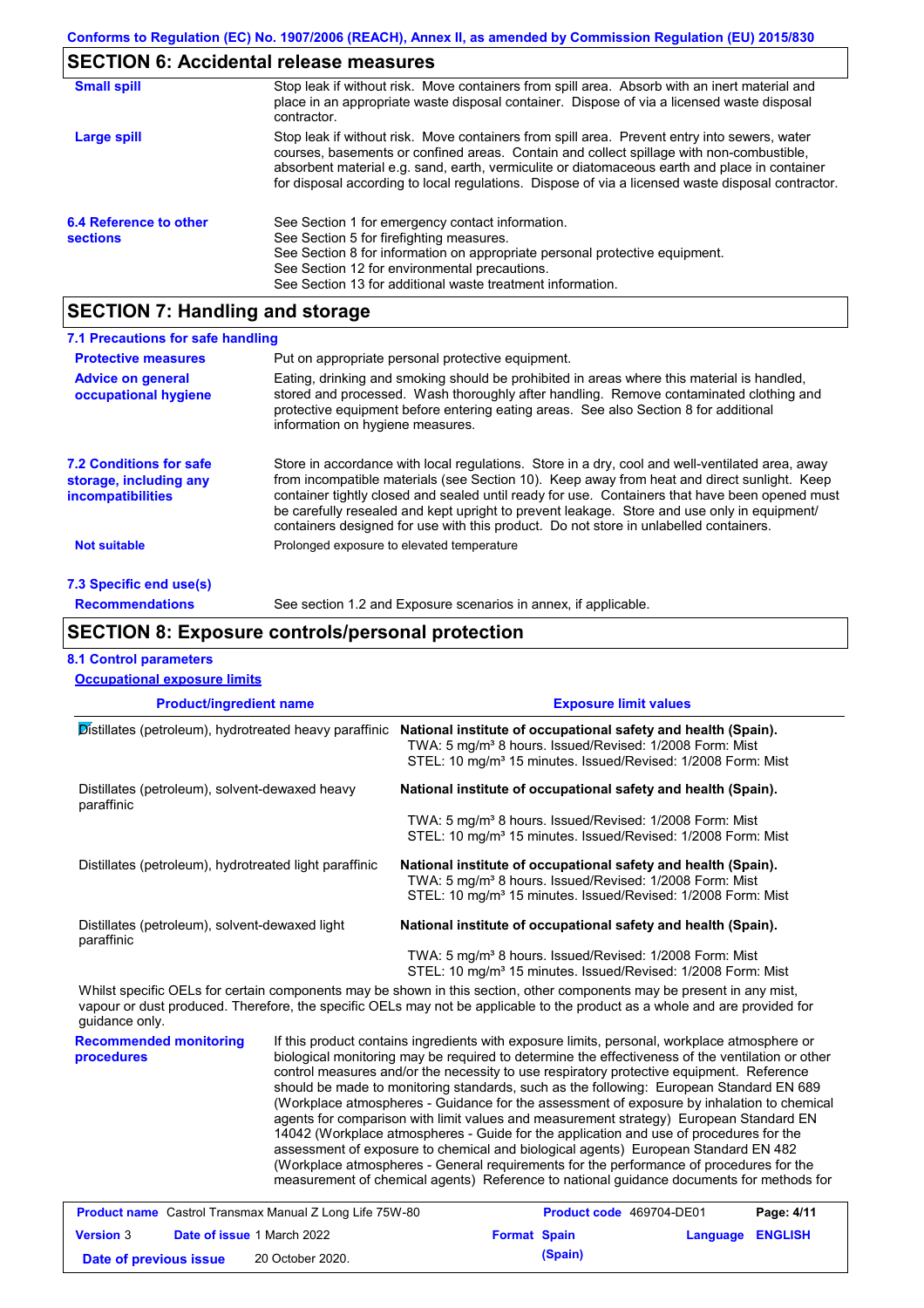# **SECTION 8: Exposure controls/personal protection**

the determination of hazardous substances will also be required.

## **Derived No Effect Level**

No DNELs/DMELs available.

### **Predicted No Effect Concentration**

No PNECs available

| <b>8.2 Exposure controls</b>               |                                                                                                                                                                                                                                                                                                                                                                                                                                                                                                                                                                                                                                                                                                                                                                                                                                                                                                                                                                                                         |
|--------------------------------------------|---------------------------------------------------------------------------------------------------------------------------------------------------------------------------------------------------------------------------------------------------------------------------------------------------------------------------------------------------------------------------------------------------------------------------------------------------------------------------------------------------------------------------------------------------------------------------------------------------------------------------------------------------------------------------------------------------------------------------------------------------------------------------------------------------------------------------------------------------------------------------------------------------------------------------------------------------------------------------------------------------------|
| <b>Appropriate engineering</b><br>controls | Provide exhaust ventilation or other engineering controls to keep the relevant airborne<br>concentrations below their respective occupational exposure limits.<br>All activities involving chemicals should be assessed for their risks to health, to ensure<br>exposures are adequately controlled. Personal protective equipment should only be considered<br>after other forms of control measures (e.g. engineering controls) have been suitably evaluated.<br>Personal protective equipment should conform to appropriate standards, be suitable for use, be<br>kept in good condition and properly maintained.<br>Your supplier of personal protective equipment should be consulted for advice on selection and<br>appropriate standards. For further information contact your national organisation for standards.<br>The final choice of protective equipment will depend upon a risk assessment. It is important to<br>ensure that all items of personal protective equipment are compatible. |
| <b>Individual protection measures</b>      |                                                                                                                                                                                                                                                                                                                                                                                                                                                                                                                                                                                                                                                                                                                                                                                                                                                                                                                                                                                                         |
| <b>Hygiene measures</b>                    | Wash hands, forearms and face thoroughly after handling chemical products, before eating,<br>smoking and using the lavatory and at the end of the working period. Ensure that eyewash<br>stations and safety showers are close to the workstation location.                                                                                                                                                                                                                                                                                                                                                                                                                                                                                                                                                                                                                                                                                                                                             |
| <b>Respiratory protection</b>              | In case of insufficient ventilation, wear suitable respiratory equipment.<br>The correct choice of respiratory protection depends upon the chemicals being handled, the<br>conditions of work and use, and the condition of the respiratory equipment. Safety procedures<br>should be developed for each intended application. Respiratory protection equipment should<br>therefore be chosen in consultation with the supplier/manufacturer and with a full assessment<br>of the working conditions.                                                                                                                                                                                                                                                                                                                                                                                                                                                                                                   |
| <b>Eye/face protection</b>                 | Safety glasses with side shields.                                                                                                                                                                                                                                                                                                                                                                                                                                                                                                                                                                                                                                                                                                                                                                                                                                                                                                                                                                       |
| <b>Skin protection</b>                     |                                                                                                                                                                                                                                                                                                                                                                                                                                                                                                                                                                                                                                                                                                                                                                                                                                                                                                                                                                                                         |
| <b>Hand protection</b>                     | <b>General Information:</b>                                                                                                                                                                                                                                                                                                                                                                                                                                                                                                                                                                                                                                                                                                                                                                                                                                                                                                                                                                             |
|                                            | Because specific work environments and material handling practices vary, safety procedures<br>should be developed for each intended application. The correct choice of protective gloves<br>depends upon the chemicals being handled, and the conditions of work and use. Most gloves<br>provide protection for only a limited time before they must be discarded and replaced (even the<br>best chemically resistant gloves will break down after repeated chemical exposures).                                                                                                                                                                                                                                                                                                                                                                                                                                                                                                                        |
|                                            | Gloves should be chosen in consultation with the supplier / manufacturer and taking account of<br>a full assessment of the working conditions.                                                                                                                                                                                                                                                                                                                                                                                                                                                                                                                                                                                                                                                                                                                                                                                                                                                          |
|                                            | Recommended: Nitrile gloves.<br><b>Breakthrough time:</b>                                                                                                                                                                                                                                                                                                                                                                                                                                                                                                                                                                                                                                                                                                                                                                                                                                                                                                                                               |
|                                            | Breakthrough time data are generated by glove manufacturers under laboratory test conditions<br>and represent how long a glove can be expected to provide effective permeation resistance. It<br>is important when following breakthrough time recommendations that actual workplace<br>conditions are taken into account. Always consult with your glove supplier for up-to-date<br>technical information on breakthrough times for the recommended glove type.<br>Our recommendations on the selection of gloves are as follows:                                                                                                                                                                                                                                                                                                                                                                                                                                                                      |
|                                            | Continuous contact:                                                                                                                                                                                                                                                                                                                                                                                                                                                                                                                                                                                                                                                                                                                                                                                                                                                                                                                                                                                     |
|                                            | Gloves with a minimum breakthrough time of 240 minutes, or >480 minutes if suitable gloves<br>can be obtained.<br>If suitable gloves are not available to offer that level of protection, gloves with shorter<br>breakthrough times may be acceptable as long as appropriate glove maintenance and<br>replacement regimes are determined and adhered to.                                                                                                                                                                                                                                                                                                                                                                                                                                                                                                                                                                                                                                                |
|                                            | Short-term / splash protection:                                                                                                                                                                                                                                                                                                                                                                                                                                                                                                                                                                                                                                                                                                                                                                                                                                                                                                                                                                         |
|                                            | Recommended breakthrough times as above.<br>It is recognised that for short-term, transient exposures, gloves with shorter breakthrough times<br>may commonly be used. Therefore, appropriate maintenance and replacement regimes must<br>be determined and rigorously followed.                                                                                                                                                                                                                                                                                                                                                                                                                                                                                                                                                                                                                                                                                                                        |
|                                            | <b>Glove Thickness:</b>                                                                                                                                                                                                                                                                                                                                                                                                                                                                                                                                                                                                                                                                                                                                                                                                                                                                                                                                                                                 |
|                                            |                                                                                                                                                                                                                                                                                                                                                                                                                                                                                                                                                                                                                                                                                                                                                                                                                                                                                                                                                                                                         |

| <b>Product name</b> Castrol Transmax Manual Z Long Life 75W-80 |  |                                   |                     | <b>Product code</b> 469704-DE01 |                         | Page: 5/11 |
|----------------------------------------------------------------|--|-----------------------------------|---------------------|---------------------------------|-------------------------|------------|
| <b>Version 3</b>                                               |  | <b>Date of issue 1 March 2022</b> | <b>Format Spain</b> |                                 | <b>Language ENGLISH</b> |            |
| Date of previous issue                                         |  | 20 October 2020.                  |                     | (Spain)                         |                         |            |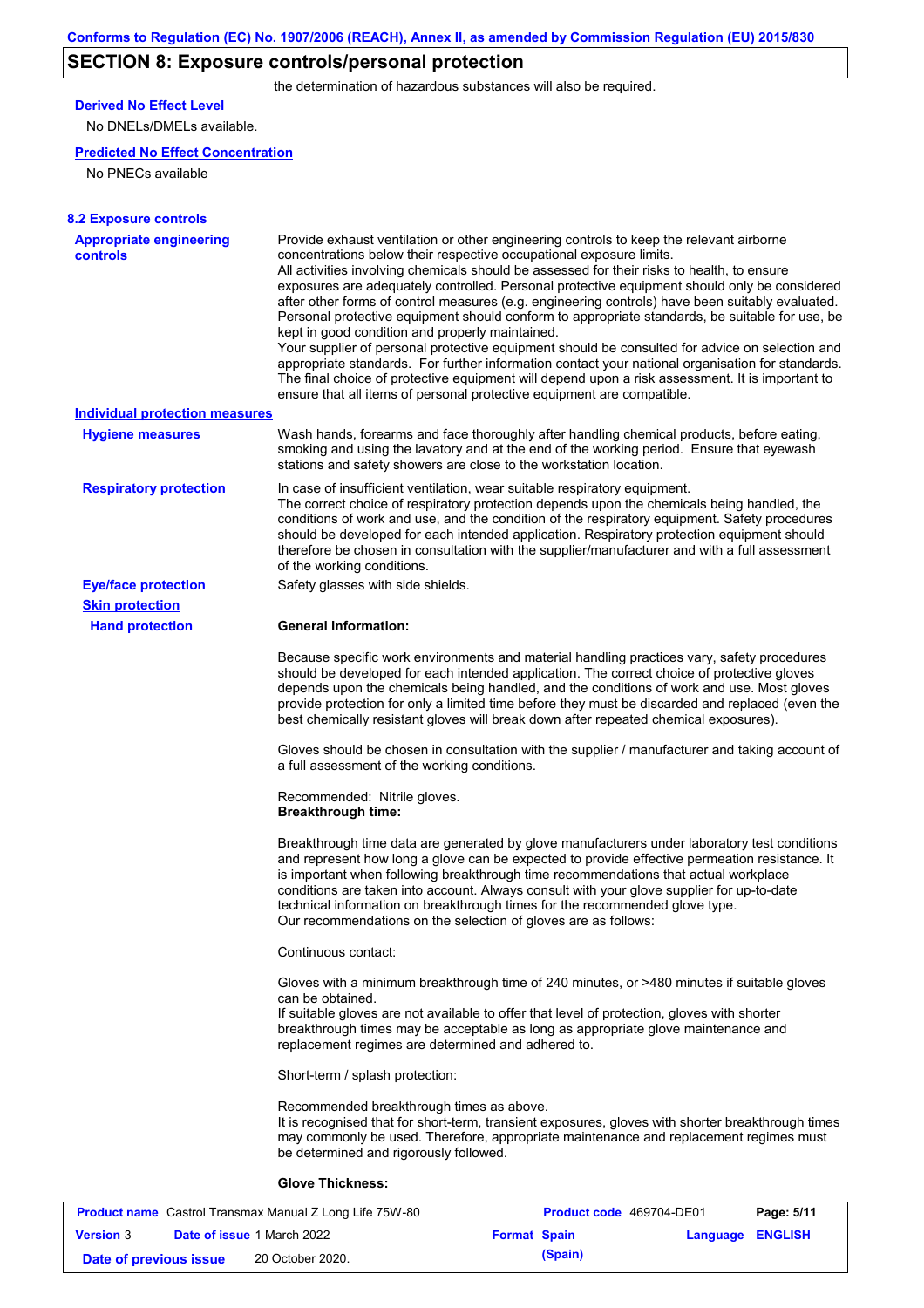# **SECTION 8: Exposure controls/personal protection**

|                                           | For general applications, we recommend gloves with a thickness typically greater than 0.35 mm.                                                                                                                                                                                                                                                                                                                                                                                                                                                                                                                                                                                        |
|-------------------------------------------|---------------------------------------------------------------------------------------------------------------------------------------------------------------------------------------------------------------------------------------------------------------------------------------------------------------------------------------------------------------------------------------------------------------------------------------------------------------------------------------------------------------------------------------------------------------------------------------------------------------------------------------------------------------------------------------|
|                                           | It should be emphasised that glove thickness is not necessarily a good predictor of glove<br>resistance to a specific chemical, as the permeation efficiency of the glove will be dependent<br>on the exact composition of the glove material. Therefore, glove selection should also be based<br>on consideration of the task requirements and knowledge of breakthrough times.<br>Glove thickness may also vary depending on the glove manufacturer, the glove type and the<br>glove model. Therefore, the manufacturers' technical data should always be taken into account<br>to ensure selection of the most appropriate glove for the task.                                     |
|                                           | Note: Depending on the activity being conducted, gloves of varying thickness may be required<br>for specific tasks. For example:                                                                                                                                                                                                                                                                                                                                                                                                                                                                                                                                                      |
|                                           | • Thinner gloves (down to 0.1 mm or less) may be required where a high degree of manual<br>dexterity is needed. However, these gloves are only likely to give short duration protection and<br>would normally be just for single use applications, then disposed of.                                                                                                                                                                                                                                                                                                                                                                                                                  |
|                                           | • Thicker gloves (up to 3 mm or more) may be required where there is a mechanical (as well<br>as a chemical) risk i.e. where there is abrasion or puncture potential.                                                                                                                                                                                                                                                                                                                                                                                                                                                                                                                 |
| <b>Skin and body</b>                      | Use of protective clothing is good industrial practice.<br>Personal protective equipment for the body should be selected based on the task being<br>performed and the risks involved and should be approved by a specialist before handling this<br>product.<br>Cotton or polyester/cotton overalls will only provide protection against light superficial<br>contamination that will not soak through to the skin. Overalls should be laundered on a regular<br>basis. When the risk of skin exposure is high (e.g. when cleaning up spillages or if there is a<br>risk of splashing) then chemical resistant aprons and/or impervious chemical suits and boots<br>will be required. |
| <b>Refer to standards:</b>                | Respiratory protection: EN 529<br>Gloves: EN 420, EN 374<br>Eye protection: EN 166<br>Filtering half-mask: EN 149<br>Filtering half-mask with valve: EN 405<br>Half-mask: EN 140 plus filter<br>Full-face mask: EN 136 plus filter<br>Particulate filters: EN 143<br>Gas/combined filters: EN 14387                                                                                                                                                                                                                                                                                                                                                                                   |
| <b>Environmental exposure</b><br>controls | Emissions from ventilation or work process equipment should be checked to ensure they<br>comply with the requirements of environmental protection legislation. In some cases, fume<br>scrubbers, filters or engineering modifications to the process equipment will be necessary to<br>reduce emissions to acceptable levels.                                                                                                                                                                                                                                                                                                                                                         |

### **SECTION 9: Physical and chemical properties**

The conditions of measurement of all properties are at standard temperature and pressure unless otherwise indicated.

### **9.1 Information on basic physical and chemical properties**

| <b>Appearance</b>                               |                                       |
|-------------------------------------------------|---------------------------------------|
| <b>Physical state</b>                           | Liquid.                               |
| <b>Colour</b>                                   | Blue.                                 |
| <b>Odour</b>                                    | Not available.                        |
| <b>Odour threshold</b>                          | Not available.                        |
| рH                                              | Mot applicable.                       |
| <b>Melting point/freezing point</b>             | Not available.                        |
| Initial boiling point and boiling               | Not available.                        |
| range                                           |                                       |
| <b>Pour point</b>                               | -57 $^{\circ}$ C                      |
| <b>Flash point</b>                              | Open cup: >180°C (>356°F) [Cleveland] |
| <b>Evaporation rate</b>                         | Not available.                        |
| <b>Flammability (solid, gas)</b>                | Not available.                        |
| Upper/lower flammability or<br>explosive limits | Not available.                        |
| <b>Vapour pressure</b>                          | Not available.                        |

|                        | <b>Product name</b> Castrol Transmax Manual Z Long Life 75W-80 |                     | <b>Product code</b> 469704-DE01 |                  | Page: 6/11 |
|------------------------|----------------------------------------------------------------|---------------------|---------------------------------|------------------|------------|
| <b>Version 3</b>       | <b>Date of issue 1 March 2022</b>                              | <b>Format Spain</b> |                                 | Language ENGLISH |            |
| Date of previous issue | 20 October 2020.                                               |                     | (Spain)                         |                  |            |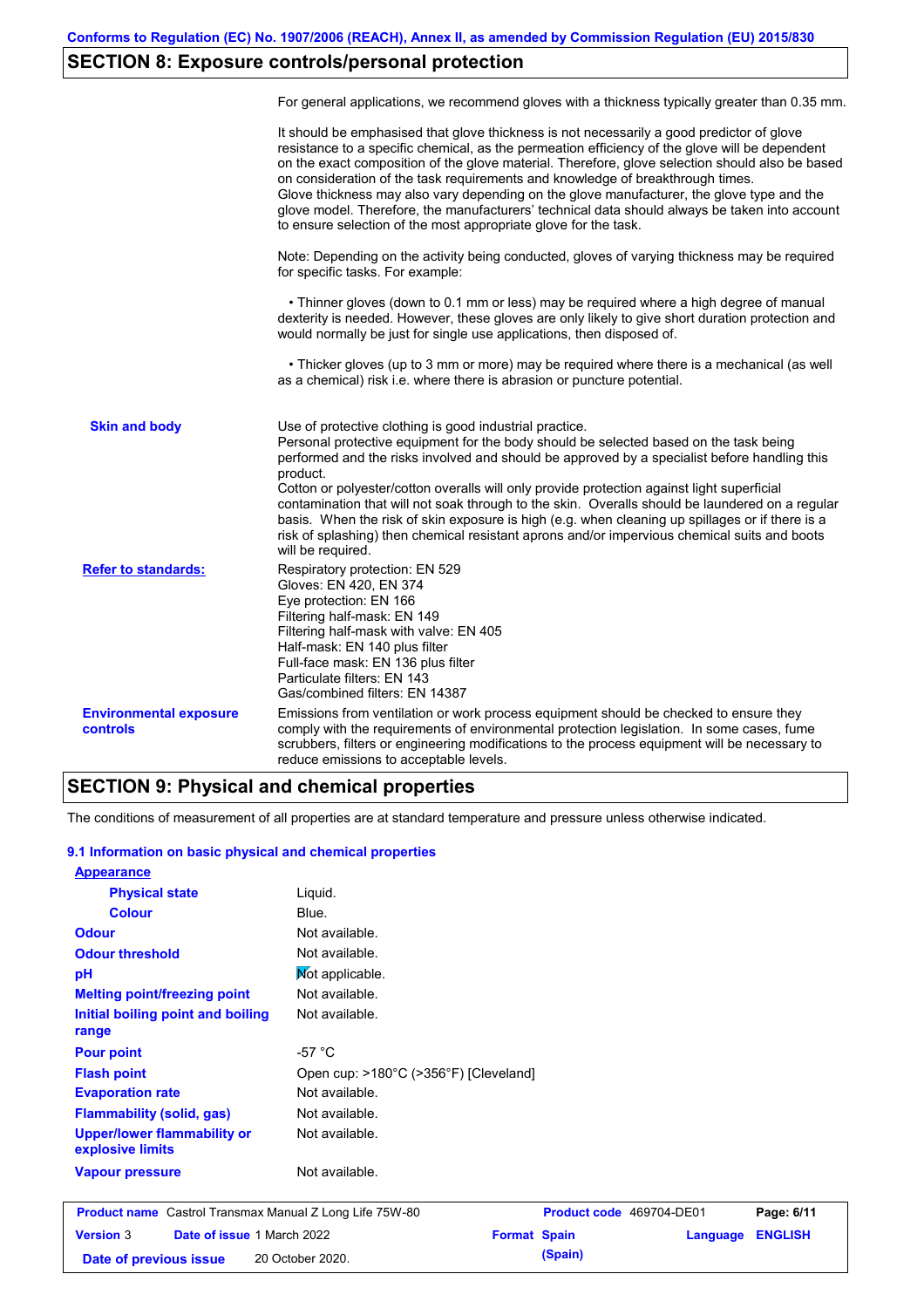# **SECTION 9: Physical and chemical properties**

|                                                                                                                       |                                                                                                                                                                         |           |            | Vapour Pressure at 20°C |          |                            | Vapour pressure at 50°C |
|-----------------------------------------------------------------------------------------------------------------------|-------------------------------------------------------------------------------------------------------------------------------------------------------------------------|-----------|------------|-------------------------|----------|----------------------------|-------------------------|
|                                                                                                                       | <b>Ingredient name</b>                                                                                                                                                  | mm Hg kPa |            | <b>Method</b>           | mm<br>Hg | kPa                        | <b>Method</b>           |
|                                                                                                                       | Dec-1-ene,<br>homopolymer,<br>hydrogenated                                                                                                                              | 0         | 0          | ASTM E<br>1194-87       |          |                            |                         |
|                                                                                                                       | Distillates (petroleum),<br>hydrotreated heavy<br>paraffinic                                                                                                            | < 0.08    | $0.011$    | <b>ASTM D 5191</b>      |          |                            |                         |
|                                                                                                                       | Distillates (petroleum),<br>solvent-dewaxed<br>heavy paraffinic                                                                                                         | < 0.08    | < 0.011    | <b>ASTM D 5191</b>      |          |                            |                         |
|                                                                                                                       | Distillates (petroleum),<br>hydrotreated light<br>paraffinic                                                                                                            | < 0.08    | $0.011$    | <b>ASTM D 5191</b>      |          |                            |                         |
|                                                                                                                       | Distillates (petroleum),<br>solvent-dewaxed light<br>paraffinic                                                                                                         | < 0.08    | $0.011$    | <b>ASTM D 5191</b>      |          |                            |                         |
| <b>Vapour density</b>                                                                                                 | Not available.                                                                                                                                                          |           |            |                         |          |                            |                         |
| <b>Relative density</b>                                                                                               | Not available.                                                                                                                                                          |           |            |                         |          |                            |                         |
| <b>Density</b>                                                                                                        | <1000 kg/m <sup>3</sup> (<1 g/cm <sup>3</sup> ) at 15°C                                                                                                                 |           |            |                         |          |                            |                         |
| <b>Solubility(ies)</b>                                                                                                | insoluble in water.                                                                                                                                                     |           |            |                         |          |                            |                         |
| <b>Partition coefficient: n-octanol/</b><br>water                                                                     | Mot applicable.                                                                                                                                                         |           |            |                         |          |                            |                         |
| <b>Auto-ignition temperature</b>                                                                                      | <b>Ingredient name</b>                                                                                                                                                  |           | °C         | °F                      |          | <b>Method</b>              |                         |
|                                                                                                                       | Dec-1-ene, homopolymer,<br>hydrogenated                                                                                                                                 |           | 343 to 369 |                         |          | 649.4 to 696.2 ASTM D 2159 |                         |
| <b>Decomposition temperature</b>                                                                                      | Not available.                                                                                                                                                          |           |            |                         |          |                            |                         |
| <b>Viscosity</b>                                                                                                      | Kinematic: 53.9 mm <sup>2</sup> /s (53.9 cSt) at $40^{\circ}$ C<br>Kinematic: 9 mm <sup>2</sup> /s (9 cSt) at 100°C                                                     |           |            |                         |          |                            |                         |
| <b>Explosive properties</b>                                                                                           | Not available.                                                                                                                                                          |           |            |                         |          |                            |                         |
| <b>Oxidising properties</b>                                                                                           | Not available.                                                                                                                                                          |           |            |                         |          |                            |                         |
| <b>Particle characteristics</b><br><b>Median particle size</b><br>9.2 Other information<br>No additional information. | Mot applicable.                                                                                                                                                         |           |            |                         |          |                            |                         |
| <b>SECTION 10: Stability and reactivity</b>                                                                           |                                                                                                                                                                         |           |            |                         |          |                            |                         |
| <b>10.1 Reactivity</b>                                                                                                | No specific test data available for this product. Refer to Conditions to avoid and Incompatible<br>materials for additional information.                                |           |            |                         |          |                            |                         |
| <b>10.2 Chemical stability</b>                                                                                        | The product is stable.                                                                                                                                                  |           |            |                         |          |                            |                         |
| 10.3 Possibility of<br>hazardous reactions                                                                            | Under normal conditions of storage and use, hazardous reactions will not occur.<br>Under normal conditions of storage and use, hazardous polymerisation will not occur. |           |            |                         |          |                            |                         |
|                                                                                                                       | Avoid all possible sources of ignition (spark or flame).                                                                                                                |           |            |                         |          |                            |                         |
| <b>10.4 Conditions to avoid</b>                                                                                       |                                                                                                                                                                         |           |            |                         |          |                            |                         |
| 10.5 Incompatible materials                                                                                           | Reactive or incompatible with the following materials: oxidising materials.                                                                                             |           |            |                         |          |                            |                         |

|                        | <b>Product name</b> Castrol Transmax Manual Z Long Life 75W-80 |                     | <b>Product code</b> 469704-DE01 |                  | Page: 7/11 |
|------------------------|----------------------------------------------------------------|---------------------|---------------------------------|------------------|------------|
| <b>Version 3</b>       | <b>Date of issue 1 March 2022</b>                              | <b>Format Spain</b> |                                 | Language ENGLISH |            |
| Date of previous issue | 20 October 2020.                                               |                     | (Spain)                         |                  |            |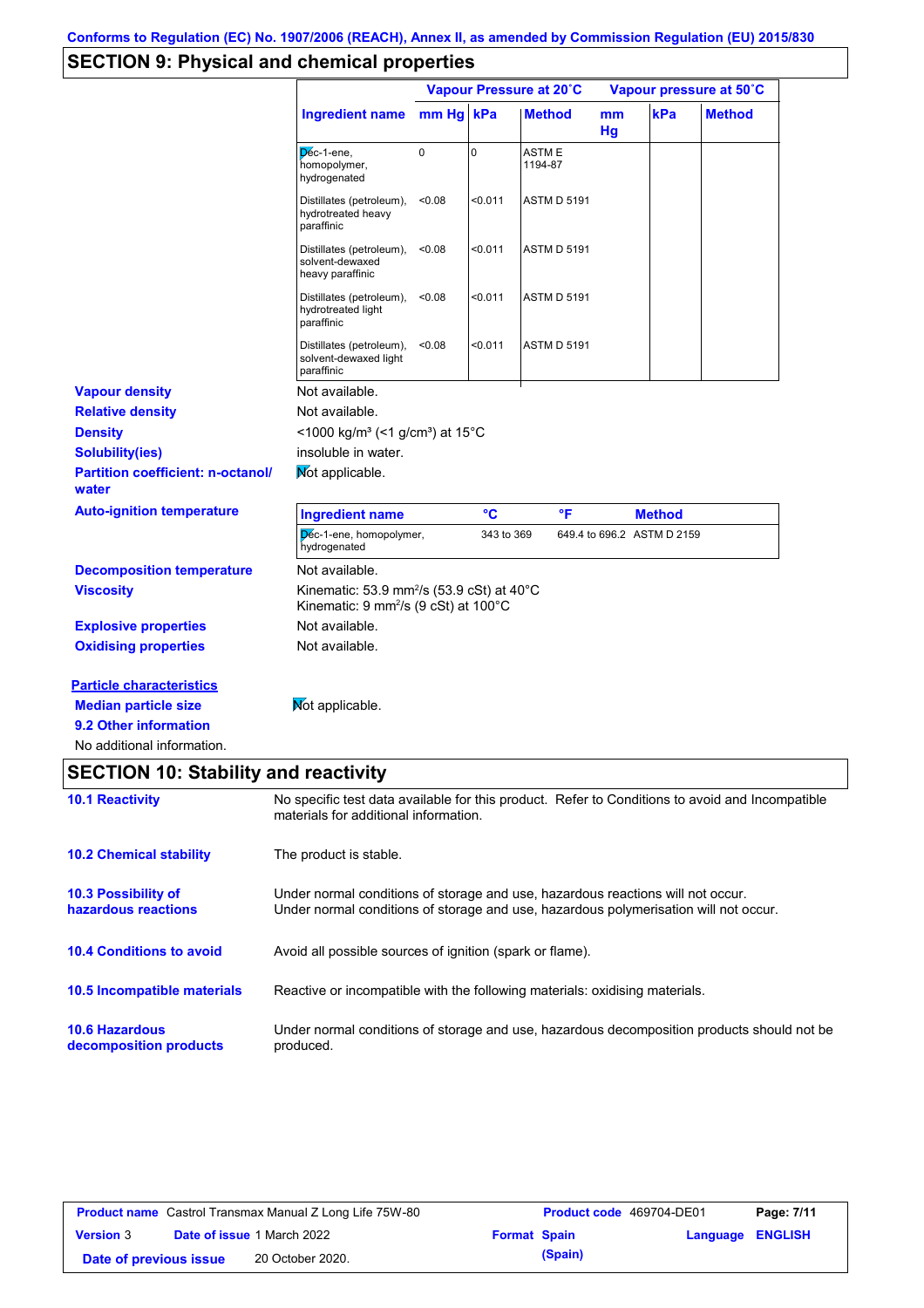## **SECTION 11: Toxicological information**

### **11.1 Information on toxicological effects**

**Acute toxicity estimates**

| <b>Product/ingredient name</b>                                                                                                      |                                                                                                                             | Oral (mg/<br>kg)                                                                           | <b>Dermal</b><br>(mg/kg) | <b>Inhalation</b><br>(gases)<br>(ppm) | <b>Inhalation</b><br>(vapours)<br>(mg/l) | <b>Inhalation</b><br>(dusts<br>and mists)<br>(mg/l) |  |
|-------------------------------------------------------------------------------------------------------------------------------------|-----------------------------------------------------------------------------------------------------------------------------|--------------------------------------------------------------------------------------------|--------------------------|---------------------------------------|------------------------------------------|-----------------------------------------------------|--|
| Amines, C12-14-alkyl, reaction products with<br>hexanol, phosphorus oxide (P2O5), phosphorus<br>sulphide (P2S5) and propylene oxide |                                                                                                                             | 500                                                                                        | N/A                      | N/A                                   | N/A                                      | N/A                                                 |  |
| <b>Information on likely</b><br>routes of exposure                                                                                  | Routes of entry anticipated: Dermal, Inhalation.                                                                            |                                                                                            |                          |                                       |                                          |                                                     |  |
| <b>Potential acute health effects</b>                                                                                               |                                                                                                                             |                                                                                            |                          |                                       |                                          |                                                     |  |
| <b>Inhalation</b>                                                                                                                   | Vapour inhalation under ambient conditions is not normally a problem due to low vapour<br>pressure.                         |                                                                                            |                          |                                       |                                          |                                                     |  |
| <b>Ingestion</b>                                                                                                                    | No known significant effects or critical hazards.                                                                           |                                                                                            |                          |                                       |                                          |                                                     |  |
| <b>Skin contact</b>                                                                                                                 | Defatting to the skin. May cause skin dryness and irritation.                                                               |                                                                                            |                          |                                       |                                          |                                                     |  |
| <b>Eye contact</b>                                                                                                                  | No known significant effects or critical hazards.                                                                           |                                                                                            |                          |                                       |                                          |                                                     |  |
| <b>Symptoms related to the physical, chemical and toxicological characteristics</b>                                                 |                                                                                                                             |                                                                                            |                          |                                       |                                          |                                                     |  |
| <b>Inhalation</b>                                                                                                                   | May be harmful by inhalation if exposure to vapour, mists or fumes resulting from thermal<br>decomposition products occurs. |                                                                                            |                          |                                       |                                          |                                                     |  |
| <b>Ingestion</b>                                                                                                                    | No specific data.                                                                                                           |                                                                                            |                          |                                       |                                          |                                                     |  |
| <b>Skin contact</b>                                                                                                                 | irritation<br>dryness<br>cracking                                                                                           | Adverse symptoms may include the following:                                                |                          |                                       |                                          |                                                     |  |
| <b>Eye contact</b>                                                                                                                  | No specific data.                                                                                                           |                                                                                            |                          |                                       |                                          |                                                     |  |
| Delayed and immediate effects as well as chronic effects from short and long-term exposure                                          |                                                                                                                             |                                                                                            |                          |                                       |                                          |                                                     |  |
| <b>Inhalation</b>                                                                                                                   | Overexposure to the inhalation of airborne droplets or aerosols may cause irritation of the<br>respiratory tract.           |                                                                                            |                          |                                       |                                          |                                                     |  |
| <b>Ingestion</b>                                                                                                                    |                                                                                                                             | Ingestion of large quantities may cause nausea and diarrhoea.                              |                          |                                       |                                          |                                                     |  |
| <b>Skin contact</b>                                                                                                                 |                                                                                                                             | Prolonged or repeated contact can defat the skin and lead to irritation and/or dermatitis. |                          |                                       |                                          |                                                     |  |
| <b>Eye contact</b>                                                                                                                  |                                                                                                                             | Potential risk of transient stinging or redness if accidental eye contact occurs.          |                          |                                       |                                          |                                                     |  |
| <b>Potential chronic health effects</b>                                                                                             |                                                                                                                             |                                                                                            |                          |                                       |                                          |                                                     |  |
| <b>General</b>                                                                                                                      | No known significant effects or critical hazards.                                                                           |                                                                                            |                          |                                       |                                          |                                                     |  |
| <b>Carcinogenicity</b>                                                                                                              | No known significant effects or critical hazards.                                                                           |                                                                                            |                          |                                       |                                          |                                                     |  |
| <b>Mutagenicity</b>                                                                                                                 | No known significant effects or critical hazards.                                                                           |                                                                                            |                          |                                       |                                          |                                                     |  |
| <b>Developmental effects</b>                                                                                                        | No known significant effects or critical hazards.                                                                           |                                                                                            |                          |                                       |                                          |                                                     |  |
| <b>Fertility effects</b>                                                                                                            | No known significant effects or critical hazards.                                                                           |                                                                                            |                          |                                       |                                          |                                                     |  |

# **SECTION 12: Ecological information**

**12.1 Toxicity**

**Environmental hazards** Not classified as dangerous

### **12.2 Persistence and degradability**

Not expected to be rapidly degradable.

#### **12.3 Bioaccumulative potential**

This product is not expected to bioaccumulate through food chains in the environment.

| <b>12.4 Mobility in soil</b>                            |                                                                      |
|---------------------------------------------------------|----------------------------------------------------------------------|
| <b>Soil/water partition</b><br><b>coefficient (Koc)</b> | Not available.                                                       |
| <b>Mobility</b>                                         | Spillages may penetrate the soil causing ground water contamination. |

### **12.5 Results of PBT and vPvB assessment**

Product does not meet the criteria for PBT or vPvB according to Regulation (EC) No. 1907/2006, Annex XIII.

### **12.6 Other adverse effects Product name** Castrol Transmax Manual Z Long Life 75W-80 **Product code** 469704-DE01 **Page: 8/11 Version** 3 **Date of issue** 1 March 2022 **Format Spain Language ENGLISH Date of previous issue (Spain)** 20 October 2020.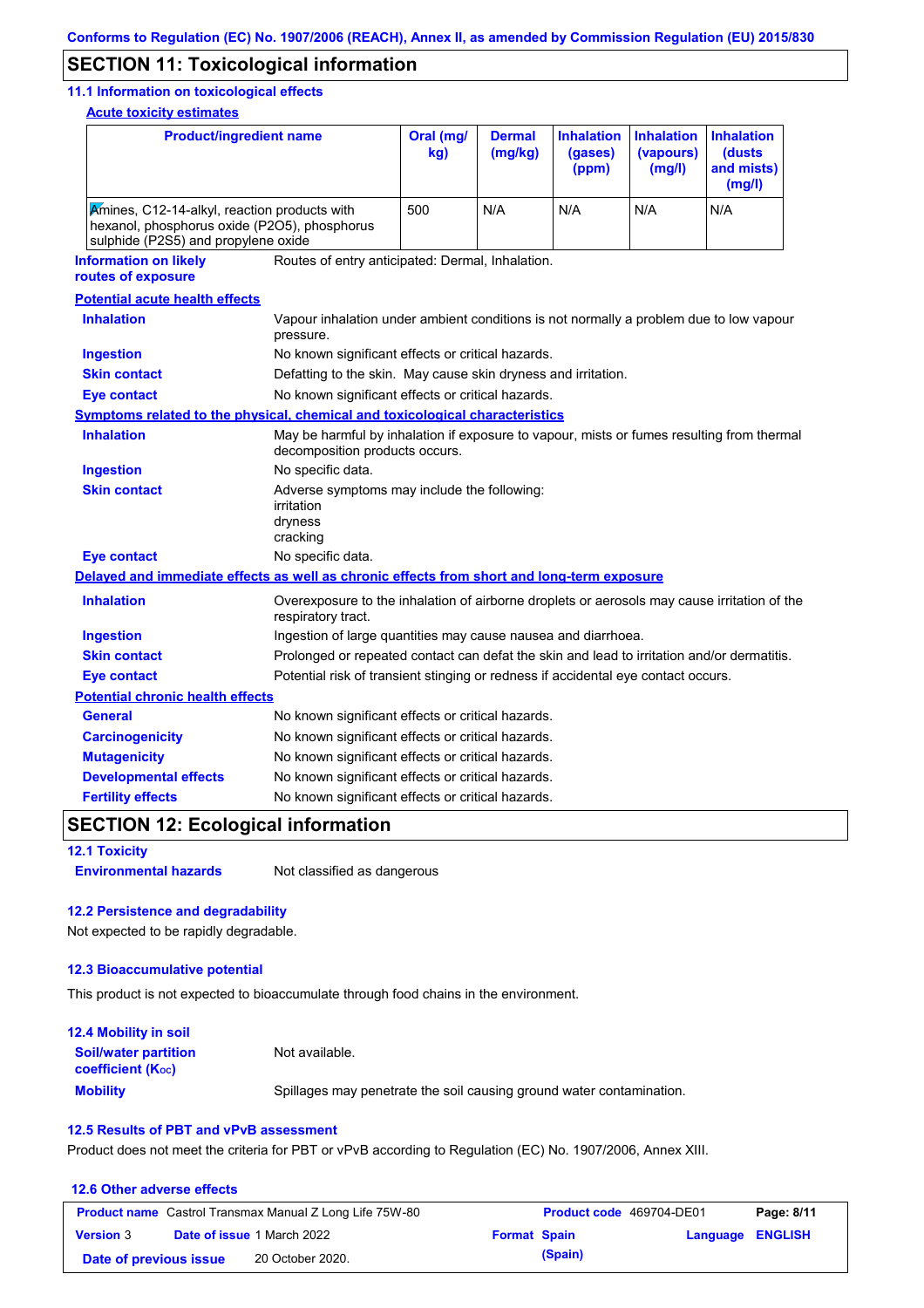## **SECTION 12: Ecological information**

**Other ecological information**

Spills may form a film on water surfaces causing physical damage to organisms. Oxygen transfer could also be impaired.

## **SECTION 13: Disposal considerations**

| <b>13.1 Waste treatment methods</b> |                                                                                                                                                                      |
|-------------------------------------|----------------------------------------------------------------------------------------------------------------------------------------------------------------------|
| <b>Product</b>                      |                                                                                                                                                                      |
| <b>Methods of disposal</b>          | Where possible, arrange for product to be recycled. Dispose of via an authorised person/<br>licensed waste disposal contractor in accordance with local regulations. |
| <b>Hazardous waste</b>              | Yes.                                                                                                                                                                 |

## **European waste catalogue (EWC)**

| Waste code | <b>Waste designation</b>                    |  |
|------------|---------------------------------------------|--|
| 13 02 06*  | synthetic engine, gear and lubricating oils |  |

However, deviation from the intended use and/or the presence of any potential contaminants may require an alternative waste disposal code to be assigned by the end user.

### **Packaging**

| <b>Methods of disposal</b> | Where possible, arrange for product to be recycled. Dispose of via an authorised person/<br>licensed waste disposal contractor in accordance with local regulations.                                                                    |
|----------------------------|-----------------------------------------------------------------------------------------------------------------------------------------------------------------------------------------------------------------------------------------|
| <b>Special precautions</b> | This material and its container must be disposed of in a safe way. Empty containers or liners<br>may retain some product residues. Avoid dispersal of spilt material and runoff and contact with<br>soil, waterways, drains and sewers. |
| <b>References</b>          | Commission 2014/955/EU<br>Directive 2008/98/EC                                                                                                                                                                                          |

## **SECTION 14: Transport information**

|                                           | <b>ADR/RID</b> | <b>ADN</b>     | <b>IMDG</b>    | <b>IATA</b>    |
|-------------------------------------------|----------------|----------------|----------------|----------------|
| 14.1 UN number                            | Not regulated. | Not regulated. | Not regulated. | Not regulated. |
| 14.2 UN proper<br>shipping name           |                |                |                |                |
| <b>14.3 Transport</b><br>hazard class(es) |                |                |                |                |
| 14.4 Packing<br>group                     |                |                |                |                |
| 14.5<br><b>Environmental</b><br>hazards   | No.            | No.            | No.            | No.            |
| <b>Additional</b><br>information          |                |                | -              |                |

**14.6 Special precautions for user** Not available.

**14.7 Transport in bulk according to IMO** 

Not available.

**instruments**

### **SECTION 15: Regulatory information**

**15.1 Safety, health and environmental regulations/legislation specific for the substance or mixture**

**EU Regulation (EC) No. 1907/2006 (REACH)**

**Annex XIV - List of substances subject to authorisation**

### **Annex XIV**

None of the components are listed.

**Substances of very high concern**

None of the components are listed.

**EU Regulation (EC) No. 1907/2006 (REACH)**

| <b>Product name</b> Castrol Transmax Manual Z Long Life 75W-80 |  | <b>Product code</b> 469704-DE01   |                     | Page: 9/11 |                         |  |
|----------------------------------------------------------------|--|-----------------------------------|---------------------|------------|-------------------------|--|
| <b>Version 3</b>                                               |  | <b>Date of issue 1 March 2022</b> | <b>Format Spain</b> |            | <b>Language ENGLISH</b> |  |
| Date of previous issue                                         |  | 20 October 2020.                  |                     | (Spain)    |                         |  |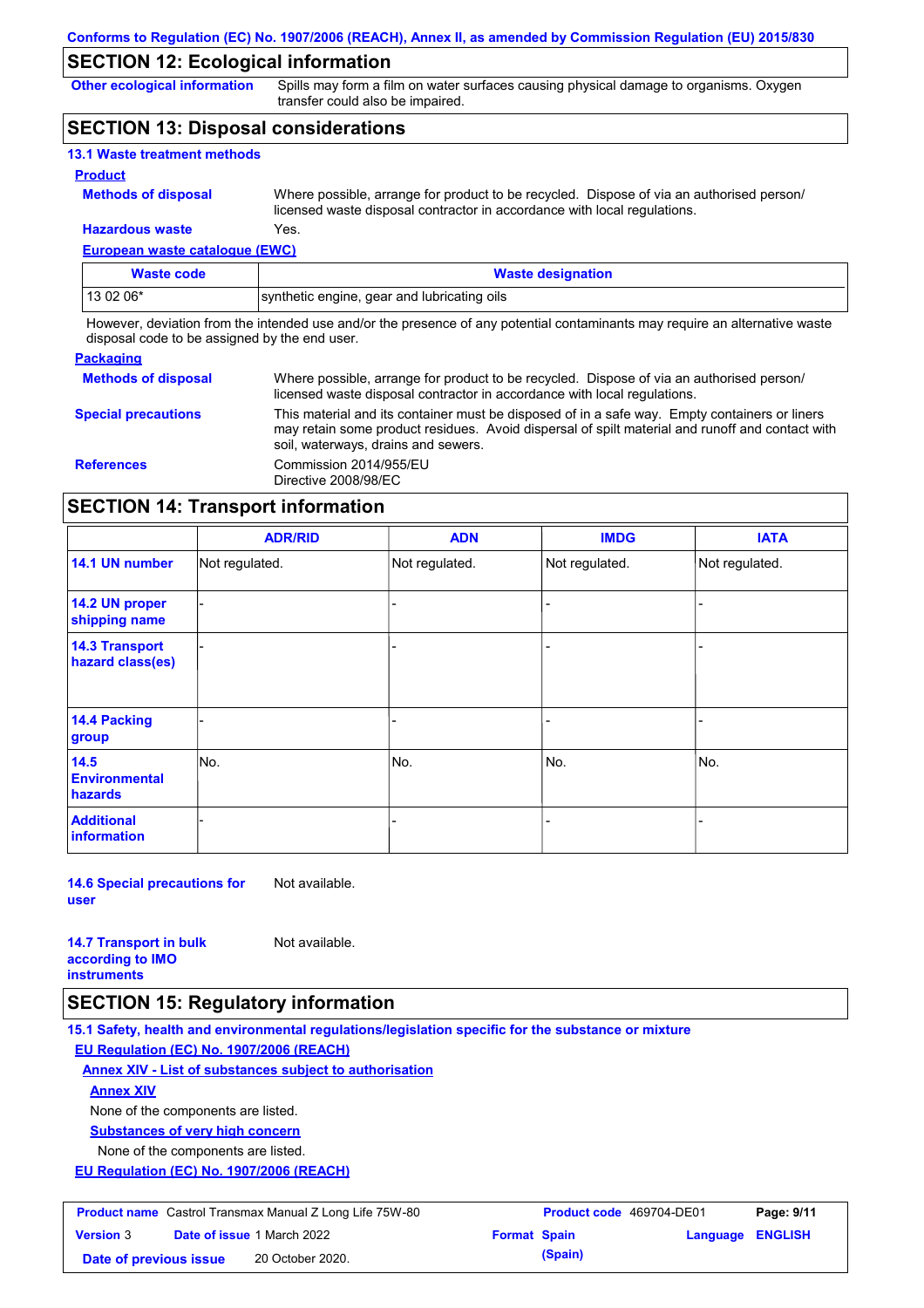### **Conforms to Regulation (EC) No. 1907/2006 (REACH), Annex II, as amended by Commission Regulation (EU) 2015/830**

# **SECTION 15: Regulatory information**

| <b>Annex XVII - Restrictions</b>                                | Not applicable.                                                                                                                |
|-----------------------------------------------------------------|--------------------------------------------------------------------------------------------------------------------------------|
| on the manufacture.                                             |                                                                                                                                |
| placing on the market<br>and use of certain                     |                                                                                                                                |
| dangerous substances,                                           |                                                                                                                                |
| mixtures and articles                                           |                                                                                                                                |
| <b>Other regulations</b>                                        |                                                                                                                                |
| <b>REACH Status</b>                                             | The company, as identified in Section 1, sells this product in the EU in compliance with the<br>current requirements of REACH. |
| <b>United States inventory</b><br>(TSCA 8b)                     | All components are active or exempted.                                                                                         |
| <b>Australia inventory (AIIC)</b>                               | All components are listed or exempted.                                                                                         |
| <b>Canada inventory</b>                                         | All components are listed or exempted.                                                                                         |
| <b>China inventory (IECSC)</b>                                  | All components are listed or exempted.                                                                                         |
| <b>Japan inventory (CSCL)</b>                                   | At least one component is not listed.                                                                                          |
| <b>Korea inventory (KECI)</b>                                   | All components are listed or exempted.                                                                                         |
| <b>Philippines inventory</b><br>(PICCS)                         | At least one component is not listed.                                                                                          |
| <b>Taiwan Chemical</b><br><b>Substances Inventory</b><br>(TCSI) | All components are listed or exempted.                                                                                         |
| Ozone depleting substances (1005/2009/EU)                       |                                                                                                                                |
| Not listed.                                                     |                                                                                                                                |
| Prior Informed Consent (PIC) (649/2012/EU)                      |                                                                                                                                |
| Not listed.                                                     |                                                                                                                                |
| <b>Persistent Organic Pollutants</b>                            |                                                                                                                                |
| Not listed.                                                     |                                                                                                                                |
| <b>EU - Water framework directive - Priority substances</b>     |                                                                                                                                |
| None of the components are listed.                              |                                                                                                                                |
| <b>Seveso Directive</b>                                         |                                                                                                                                |
| This product is not controlled under the Seveso Directive.      |                                                                                                                                |
|                                                                 |                                                                                                                                |
| <b>15.2 Chemical safety</b>                                     | A Chemical Safety Assessment has been carried out for one or more of the substances within                                     |

A Chemical Safety Assessment has been carried out for one or more of the substances within this mixture. A Chemical Safety Assessment has not been carried out for the mixture itself.

# **SECTION 16: Other information**

**assessment**

| <b>Abbreviations and acronyms</b>                              | ADN = European Provisions concerning the International Carriage of Dangerous Goods by<br>Inland Waterway<br>ADR = The European Agreement concerning the International Carriage of Dangerous Goods by<br>Road<br>ATE = Acute Toxicity Estimate<br><b>BCF</b> = Bioconcentration Factor<br>CAS = Chemical Abstracts Service<br>CLP = Classification, Labelling and Packaging Regulation [Regulation (EC) No. 1272/2008]<br>CSA = Chemical Safety Assessment<br>CSR = Chemical Safety Report<br>DMEL = Derived Minimal Effect Level<br>DNEL = Derived No Effect Level<br>EINECS = European Inventory of Existing Commercial chemical Substances<br>ES = Exposure Scenario<br>EUH statement = CLP-specific Hazard statement<br>EWC = European Waste Catalogue<br>GHS = Globally Harmonized System of Classification and Labelling of Chemicals<br>IATA = International Air Transport Association<br>IBC = Intermediate Bulk Container<br><b>IMDG = International Maritime Dangerous Goods</b><br>LogPow = logarithm of the octanol/water partition coefficient<br>MARPOL = International Convention for the Prevention of Pollution From Ships, 1973 as<br>modified by the Protocol of 1978. ("Marpol" = marine pollution)<br>OECD = Organisation for Economic Co-operation and Development<br>PBT = Persistent, Bioaccumulative and Toxic |                          |          |                |
|----------------------------------------------------------------|----------------------------------------------------------------------------------------------------------------------------------------------------------------------------------------------------------------------------------------------------------------------------------------------------------------------------------------------------------------------------------------------------------------------------------------------------------------------------------------------------------------------------------------------------------------------------------------------------------------------------------------------------------------------------------------------------------------------------------------------------------------------------------------------------------------------------------------------------------------------------------------------------------------------------------------------------------------------------------------------------------------------------------------------------------------------------------------------------------------------------------------------------------------------------------------------------------------------------------------------------------------------------------------------------------------------------------------|--------------------------|----------|----------------|
| <b>Product name</b> Castrol Transmax Manual Z Long Life 75W-80 |                                                                                                                                                                                                                                                                                                                                                                                                                                                                                                                                                                                                                                                                                                                                                                                                                                                                                                                                                                                                                                                                                                                                                                                                                                                                                                                                        | Product code 469704-DE01 |          | Page: 10/11    |
| Date of issue 1 March 2022<br><b>Version 3</b>                 |                                                                                                                                                                                                                                                                                                                                                                                                                                                                                                                                                                                                                                                                                                                                                                                                                                                                                                                                                                                                                                                                                                                                                                                                                                                                                                                                        | <b>Format Spain</b>      | Language | <b>ENGLISH</b> |

**Date of previous issue (Spain)** 20 October 2020.